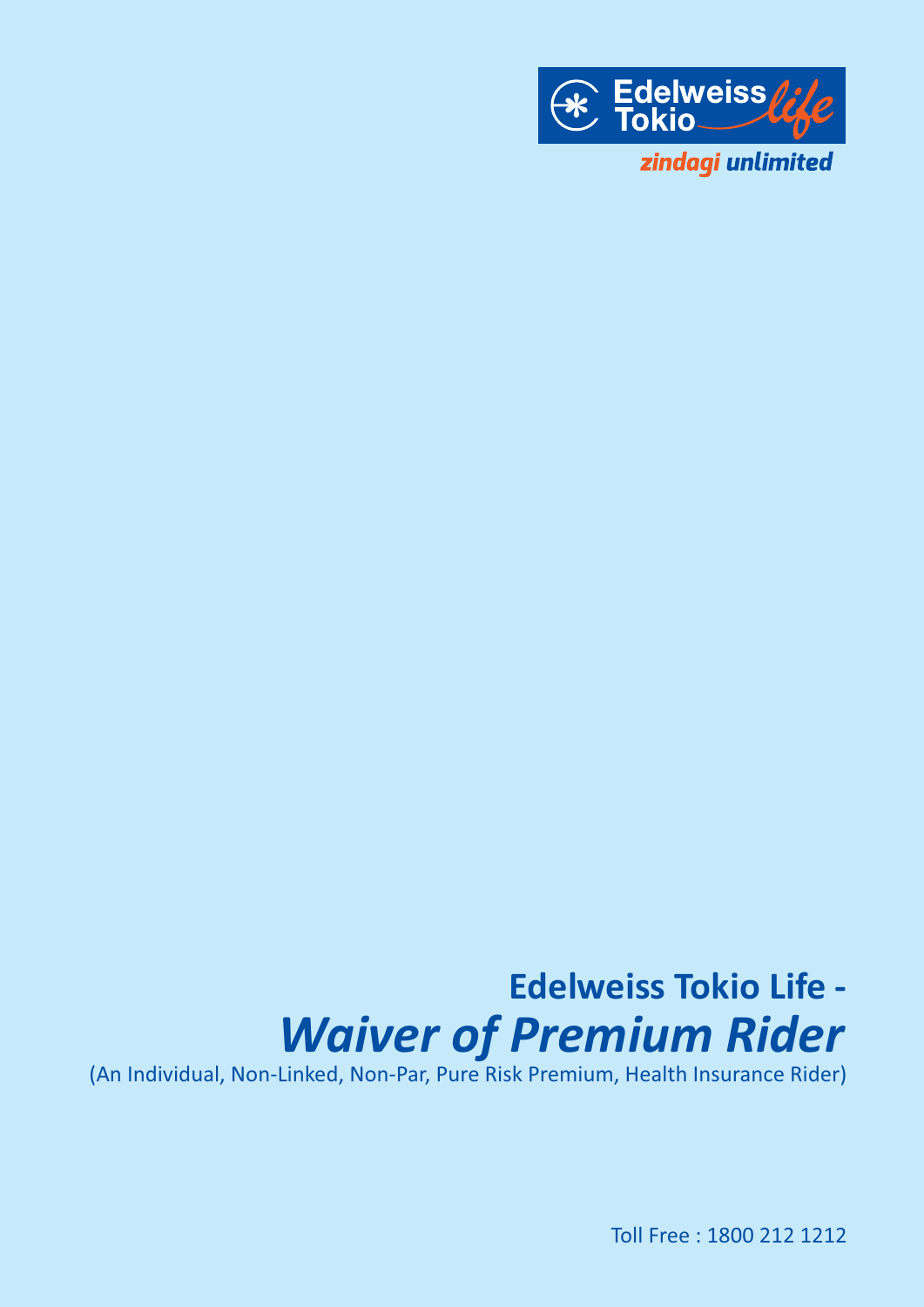# **Edelweiss Tokio Life -** *Waiver of Premium Rider*

**(An Individual, Non-Linked, Non-Par, Pure Risk Premium, Health Insurance Rider)**

# **Plan Summary:**

This rider can be attached to individual non-linked plans.

| Entry Age (last birthday)               | 18 to 65 years                                                                                                   |
|-----------------------------------------|------------------------------------------------------------------------------------------------------------------|
| Maximum Maturity Age<br>(last birthday) | 70 years                                                                                                         |
| Rider Term*                             | 5 to 52 years                                                                                                    |
| Premium Paying Term#                    | Limited pay (5-51 years) & Regular pay                                                                           |
| Minimum Premium                         | Depends on the age, gender, rider term, premium paying term and sum assured chosen.                              |
| Maximum Premium                         | Depends on the age, gender, rider term, premium paying term and sum assured chosen.                              |
|                                         | Maximum premium along with other rider premiums, if any will be restricted to 30% of the base<br>product premium |
| Frequency of payment                    | Same as Base Plan policy. Any premium rebate or modal factors will also be same as the Base Plan.                |
| Maximum premium<br>to be waived         | No limit, subject to Board Approved Underwriting Policy.                                                         |
| <b>Waiting Period</b>                   | 90 Days for Critical Illness Claim                                                                               |

- Rider policy term will be same as the premium payment term of the base plan, subject to maximum maturity age of 70. This rider will not be offered if the entry age plus Base Plan premium paying term is beyond age 70 years, Rider can be attached on any policy anniversary. In such case the rider term would be equal to the remaining Base Plan premium paying term subject to minimum of 5 years.
- # Rider Premium payment term will be same as premium payment term of the Base Plan. This rider will not be offered if the entry age plus Base Plan premium paying term is beyond age 70 years. When rider is attached subsequent to policy issuance, the rider premium paying term would be equal to remaining premium paying term of the Base Plan policy.

This rider can be attached to products pertaining to the individual business. If a waiver of premium rider is selected then it will be applicable for the base plan only. This Rider will be offered only to Life Insured and this rider cannot be taken together with Payor Waiver Benefit Rider under same base product.

On the confirmed diagnosis of the life insured suffering from one of the insured critical illnesses conditions (subject to definitions) OR total and permanent disability due to accident, all future premiums that would have been payable under the Base Plan policy only, till the policy term of rider or death of life insured, whichever is earlier, will be waived. Claim will be triggered only once on the first diagnosis of critical illness or accidental total and permanent disability during the rider term. All benefits including maturity payouts and cover/s under the Base Plan will continue to be paid as and when the policy is in force with all premiums. The benefit under this rider is payable only when the Base Plan is in effect.

# **Benefit payable**

ü **On Death**

None.

ü **On Survival**

No survival benefit is paid.

#### ü **On Accidental Total and Permanent disability\***

In the event of total and permanent disability due to accident, all future premiums that would have been payable under the Base Plan policy only, till the policy term of rider or death of life insured, whichever is earlier, will be waived.

#### **\* Accidental Total and Permanent Disability**

Accidental Total and Permanent Disability is defined as disability caused by bodily injury, which causes permanent inability to perform any occupation or to engage in any activities for remuneration or profits. This disability should last for at least one hundred and eighty (180) days before being eligible for total and permanent disability benefits. Further the company reserves the right to call for medical examination as they may require fit in this regard. If the Total and Permanent Disability happens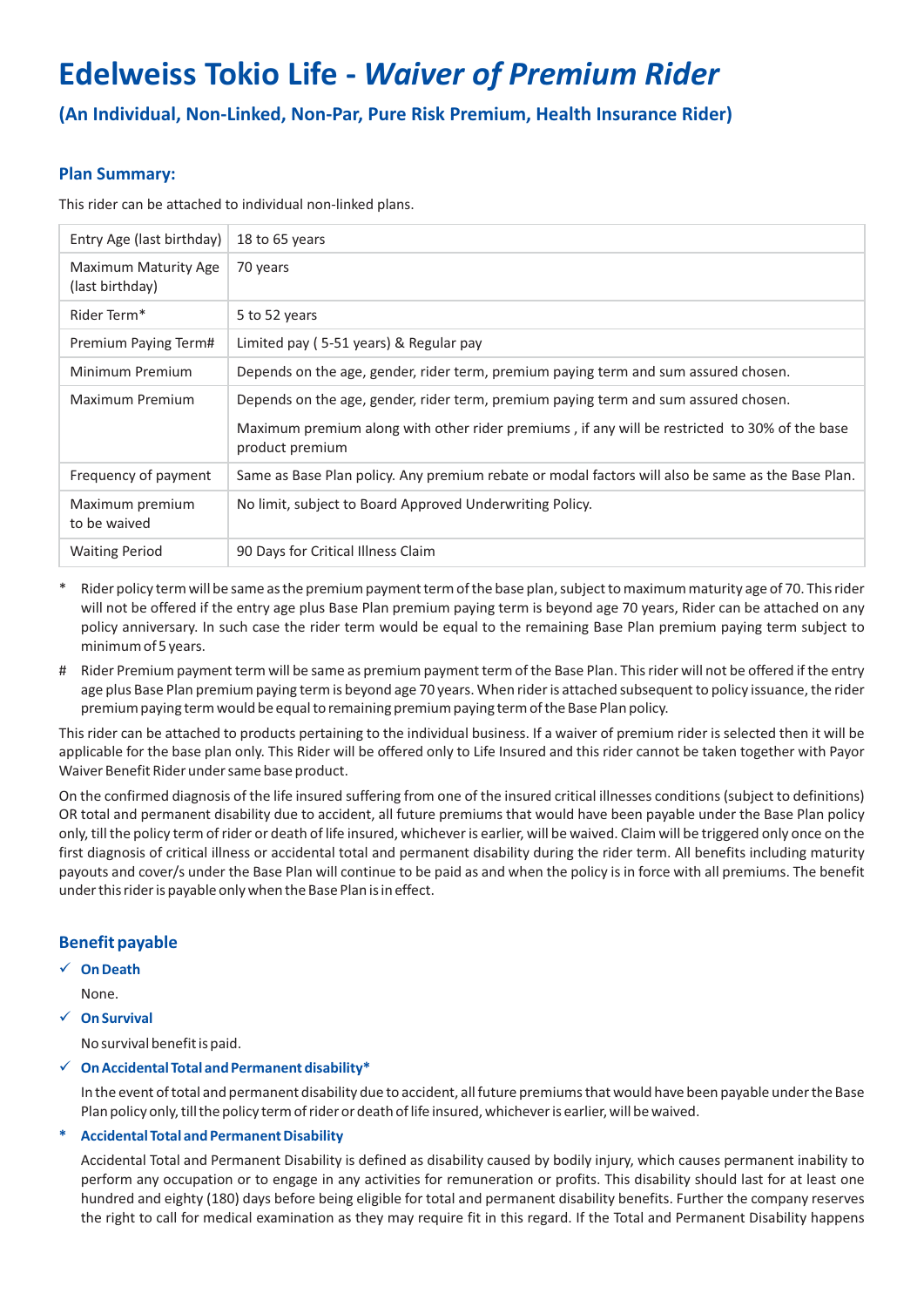within rider term but the 180 days lies beyond the rider term then the benefit shall also be payable.

Total and permanent disability also includes the loss of both arms, or both legs, or one arm and one leg, or of both eyes. Loss of arms means dismemberment by amputation from the wrist joint and loss of legs means dismemberment by amputation from the ankle joint. Loss of eyes means entire and irrecoverable loss of sight. In these circumstances waiting period of 180 days will not be applicable.

#### **On Critical Illness<sup>^</sup>**

In the event the life insured is diagnosed to be suffering from any one of the 12 insured critical illnesses, all future premiums that would have been payable under the Base Plan policy only, till the policy term of rider or death of life insured, whichever is earlier, will be waived

#### **Conditions:**

- The life insured should survive for 30 more days following the date of confirmed diagnosis. The diagnosis is confirmed once it is established through medical tests or is certified by a medical practitioner, who is an independent medical practitioner. Life assured / beneficiary / Insurer will not have opportunity to differ with the opinion given by independent medical practitioner appointed by the Company
- Claim for critical illness will only be accepted if the critical illness has occurred after 90 days from the date of issuance/ date of revival of the rider.
- If the premium is due and paid before completion of 30 days (waiting period) from the date of confirmed diagnosis, such amount of premium paid will be refunded.

The premium rates for critical illness are guaranteed for the first five years and are reviewable thereafter with prior approval from the IRDA of India The changes in premium rates will be applicable from the date of IRDAI approval.

#### **^ Critical Illness**

This rider provides protection against 12 critical illnesses, namely:

- 1. Cancer of Specified Severity
- 2. Open Chest CABG
- 3. MYOCARDIAL INFARCTION (First Heart Attack of specific severity)
- 4. Open Heart Replacement OR Repair of Heart Valves
- 5. Kidney Failure Requiring Regular Dialysis
- 6. Third Degree Burns
- 7. Major Organ / Bone Marrow Transplant
- 8. Permanent Paralysis of Limbs
- 9. Stroke Resulting in Permanent Symptoms
- 10. Surgery of aorta
- 11. Coma of Specified Severity
- 12. Blindness

The Critical Illness Definitions are given in Appendix I.

# **Non-forfeiture benefits**

#### ü **Surrender benefit/ Paid-up Benefits**

There is no surrender value or paid up value available on this rider. On surrender of the Base Plan, no rider benefit will be payable.

Even, the rider benefit will cease immediately if the Base Plan is terminated, discontinued or made paid-up.

#### **Taxes**

The Policyholder will be liable to pay all applicable taxes as levied by the Government from time to time. Rider premium will attract, if any, as per prevailing tax laws.Applicable taxes, if any will be collected separately, over and above the premium.

#### **Terms and conditions:**

#### ü **Free look Period**

This product offers a 15 day free look period. In the event the policyholder is not satisfied with the terms and conditions of the rider policy, and wish to cancel the rider policy, he/she can do so by returning the rider policy to the Company along with a letter requesting for cancellation within 15 days of receipt of policy. Premium paid by policyholder will be refunded after deducting proportionate risk premium for the period on cover, stamp duty and cost of medical expenses incurred in that connection.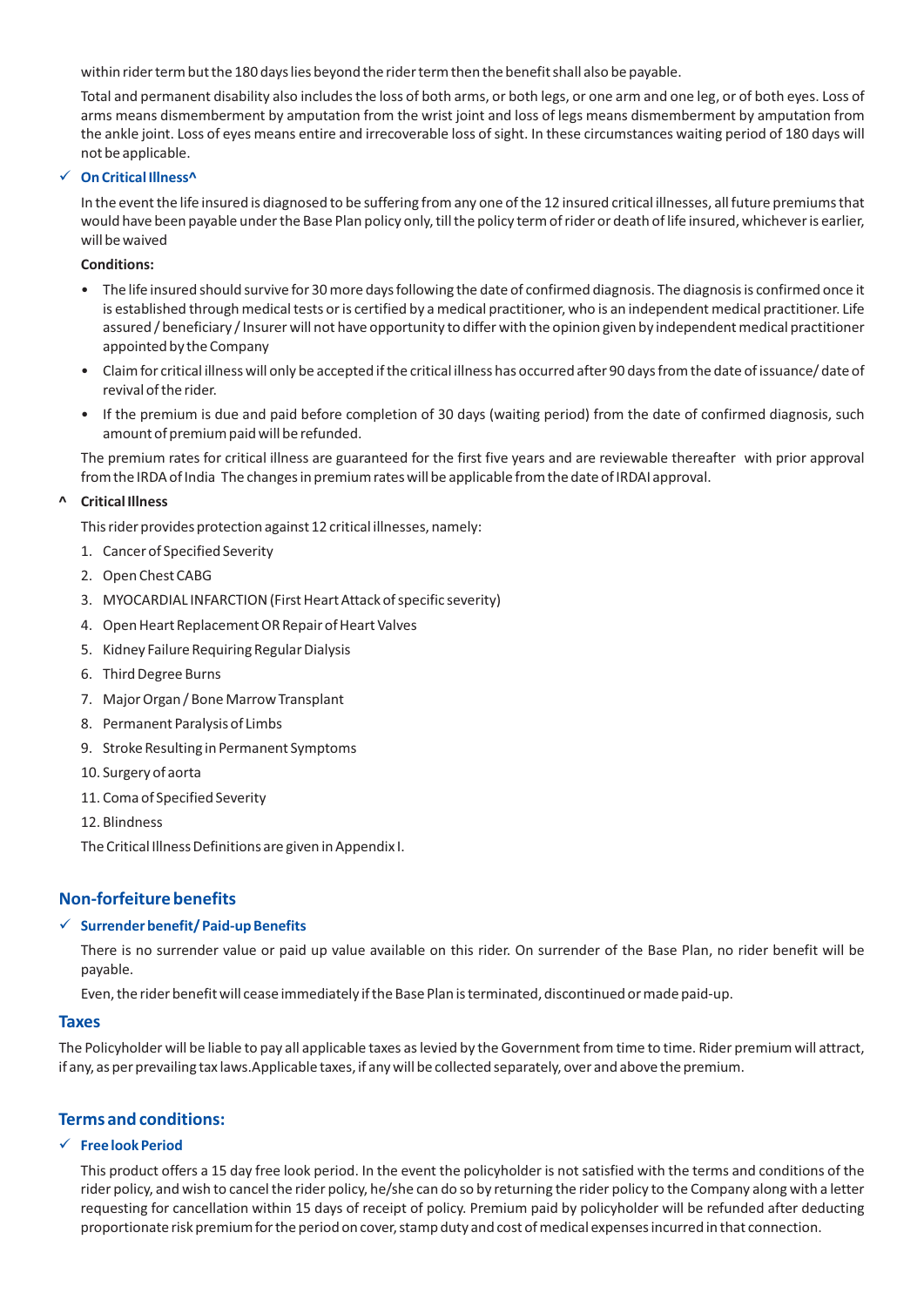#### ü **Exclusions**

Rider will not be offered if any of the exclusions are identified at the time of accepting the risk.

#### **Critical Illness exclusions:**

- Any Pre-Existing Disease.
- Any disease occurring within 90 days of the start of coverage (i.e. during the waiting period);
- Any External Congenital Anomaly. Congenital Anomaly which is in the visible and accessible parts of the body is referred to as External Congenital Anomaly. Congenital Anomaly means a condition which is present since birth, and which is abnormal with reference to form, structure or position.
- Intentional self-inflicted injury, attempted suicide, while sane or insane.
- Alcohol or Solvent abuse or taking of Drugs, narcotics or psychotropic substances unless taken in accordance with the lawful directions and prescription of a registered medical practitioner.
- Failure to seek or follow medical advice.
- War, invasion, act of foreign enemy, hostilities (whether war be declared or not), armed or unarmed truce, civil war, mutiny, rebellion, revolution, insurrection, military or usurped power, riot or civil commotion, strikes.
- Taking part in any naval, military or air force operation during peace time.
- Participation by the insured person in any flying activity, except as a bona fide, fare paying passenger, pilot or cabin crew of a recognized airline on regular routes and on a scheduled timetable.
- Participation by the insured person in a criminal or unlawful act with criminal intent.
- Engaging in or taking part in professional sport(s) or any hazardous pursuits, including but not limited to, diving or riding or any kind of race; underwater activities involving the use of breathing apparatus or not; martial arts; hunting; mountaineering; parachuting; bungee-jumping.
- Nuclear Contamination; the radioactive, explosive or hazardous nature of nuclear fuel materials or property contaminated by nuclear fuel materials or accident arising from such nature

#### **Total & Permanent Disability exclusions:**

The life insured will not be entitled to any benefits for any disability caused directly or indirectly due to or caused, occasioned, accelerated or aggravated by any of the following:

- Suicide or attempted suicide or self inflicted injury, whether the life assured is medically sane or insane.
- Failure to seek medical advice or treatment.
- War, terrorism, invasion, act of foreign enemy, hostilities, civil war, martial law, rebellion, revolution, insurrection, military or usurper power, riot or civil commotion. War means any war whether declared or not.
- Service in the armed forces, or any police organization, of any country at war or service in any force of an international body.
- Committing an assault, a criminal offence, an illegal activity or any breach of law with criminal intent.
- Engaging in or taking part in professional sport(s) or any hazardous pursuits, including but not limited to, diving or riding or any kind of race; underwater activities involving the use of breathing apparatus or not; martial arts; hunting; mountaineering; parachuting; bungee jumping
- Alcohol or Solvent abuse or taking of Drugs, narcotics or psychotropic substances unless taken in accordance with the lawful directions and prescription of a registered medical practitioner
- Participation by the life insured in any flying activity, except as a bona fide, fare paying passenger, pilot or cabin crew of a recognized airline on regular routes and on a scheduled timetable.
- Disability as a result of any disease or infection.

# ü **Suicide Claim provisions**

In case of death due to suicide within 12 months from the risk commencement date or from the date of revival of the rider coverage, as applicable, the nominee or beneficiary of the policyholder shall be entitled to receive at least 80% of the total premiums paid till the date of death or the surrender value available as on the date of death whichever is higher, provided the rider coverage is in force.

# ü **Grace period for non-forfeiture provisions**

Grace period is same as the Base Plan.

In case the rider premium is not paid (even if the Base Plan policy premium is paid), the rider policy will lapse.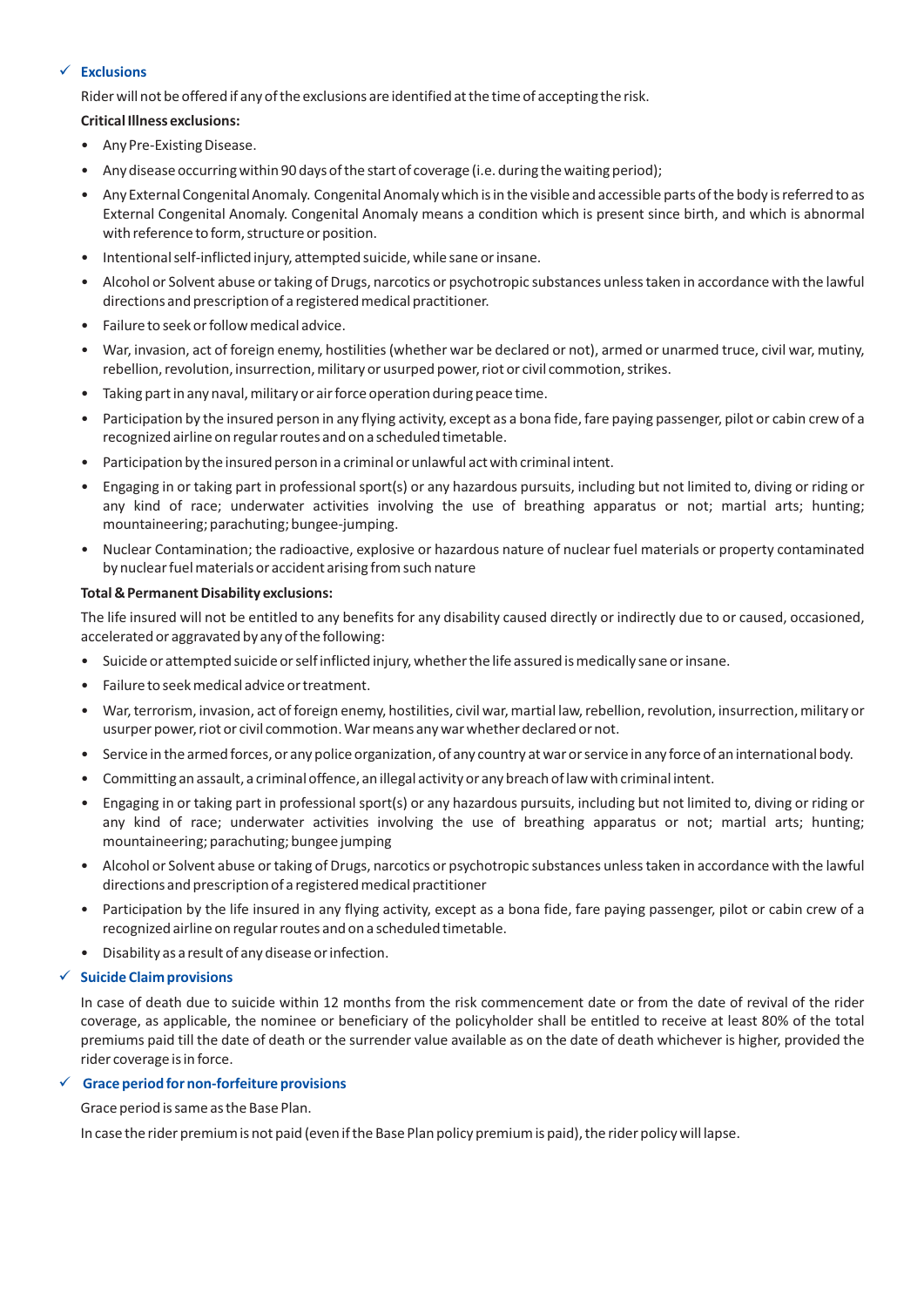#### ü **Revival or Reinstatement:**

The policyholder may choose to discontinue the rider premium even though he is paying the premium pertaining to the underlying Base Plan to which the rider is attached. In such a case of rider premium discontinuance, the rider is not allowed to be revived in future.

However, in case the entire policy premium (the Base Plan and the rider) has been discontinued and the policyholder wants to revive the same then he would be allowed to revive the policy within the revival period offered under the Base Plan. In such a case the Grace period, Revival and Lapse related terms and conditions will be as per the Base Plan to which this rider will be attached.

# **Appendix 1: Critical Illness Definitions**

#### **i) Cancer of Specified Severity**

A malignant tumour characterised by the uncontrolled growth & spread of malignant cells with invasion & destruction of normal tissues. This diagnosis must be supported by histological evidence of malignancy. The term cancer includes leukemia, lymphoma and sarcoma.

The following are excluded:

- i. All tumors which are histologically described as carcinoma in situ, benign, pre-malignant, borderline malignant, low malignant potential, neoplasm of unknown behavior, or non-invasive, including but not limited to: Carcinoma in situ of breasts, Cervical dysplasia CIN-1, CIN -2 and CIN-3.
- ii. Any non-melanoma skin carcinoma unless there is evidence of metastases to lymph nodes or beyond;
- iii. Malignant melanoma that has not caused invasion beyond the epidermis;
- iv. All tumors of the prostate unless histologically classified as having a Gleason score greater than 6 or having progressed to at least clinical TNM classification T2N0M0
- v. All Thyroid cancers histologically classified as T1N0M0 (TNM Classification) or below;
- vi. Chronic lymphocytic leukaemia less than RAI stage 3
- vii. Non-invasive papillary cancer of the bladder histologically described as TaN0M0 or of a lesser classification,
- viii. All Gastro-Intestinal Stromal Tumors histologically classified as T1N0M0 (TNM Classification) or below and with mitotic count of less than or equal to 5/50 HPFs;
- ix. All tumours in the presence of HIV infection.

#### **ii) Open Chest CABG**

The actual undergoing of heart surgery to correct blockage or narrowing in one or more coronary artery(s), by coronary artery bypass grafting done via a sternotomy (cutting through the breast bone) or minimally invasive keyhole coronary artery bypass procedures. The diagnosis must be supported by a coronary angiography and the realization of surgery has to be confirmed by a cardiologist.

The following are excluded:

i. Angioplasty and/or any other intra-arterial procedures

#### **iii) MYOCARDIAL INFARCTION (First Heart Attack of specific severity)**

The first occurrence of heart attack or myocardial infarction which means the death of a portion of the heart muscle as a result of inadequate blood supply to the relevant area. The diagnosis for Myocardial Infarction should be evidenced by all of the following criteria:

- i. a history of typical clinical symptoms consistent with the diagnosis of Acute Myocardial Infarction (for e.g. typical chest pain)
- ii. new characteristic electrocardiogram changes
- iii. elevation of infarction specific enzymes, Troponins or other specific biochemical markers.

The following are excluded:

- i. Other acute Coronary Syndromes
- ii. Any type of angina pectoris.

iii. A rise in cardiac biomarkers or Troponin T or I in absence of overt ischemic heart disease OR following an intra-arterial cardiac procedure.

#### **iv) Open Heart Replacement OR Repair of Heart Valves**

The actual undergoing of open-heart valve surgery is to replace or repair one or more heart valves, as a consequence of defects in, abnormalities of, or disease-affected cardiac valve(s). The diagnosis of the valve abnormality must be supported by an echocardiography and the realization of surgery has to be confirmed by a specialist medical practitioner. Catheter based techniques including but not limited to, balloon valvotomy/valvuloplasty are excluded.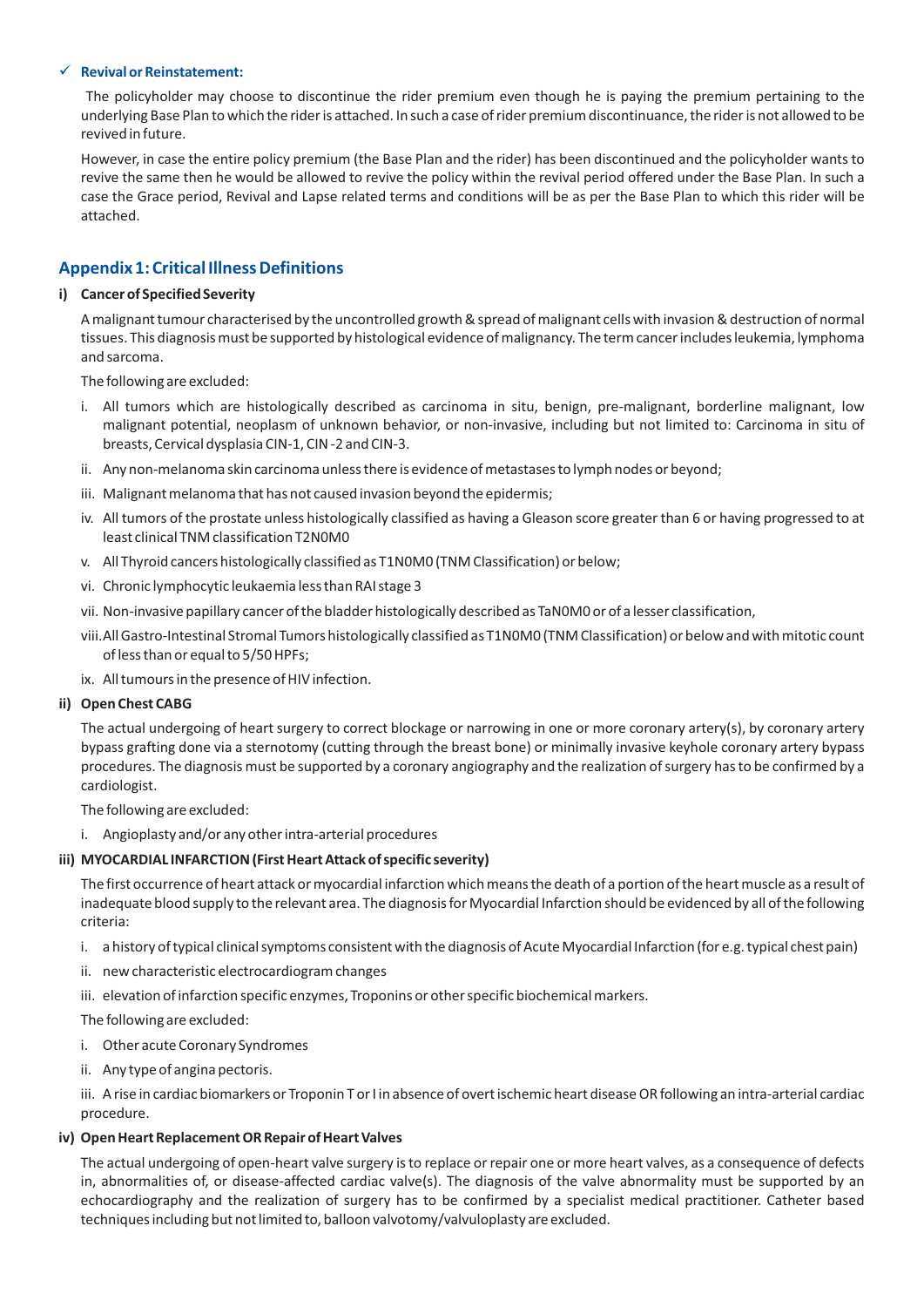#### **v) Kidney Failure Requiring Regular Dialysis**

End stage renal disease presenting as chronic irreversible failure of both kidneys to function, as a result of which either regular renal dialysis (hemodialysis or peritoneal dialysis) is instituted or renal transplantation is carried out. Diagnosis has to be confirmed by a specialist medical practitioner.

#### **vi) Third Degree Burns**

There must be third-degree burns with scarring that cover at least 20% of the body's surface area. The diagnosis must confirm the total area involved using standardized, clinically accepted, body surface area charts covering 20% of the body surface area.

#### **vii) Major Organ / Bone Marrow Transplant**

The actual undergoing of a transplant of:

- i. One of the following human organs: heart, lung, liver, kidney, pancreas, that resulted from irreversible end-stage failure of the relevant organ, or
- ii. Human bone marrow using haematopoietic stem cells. The undergoing of a transplant has to be confirmed by a specialist medical practitioner.

The following are excluded:

- i. Other stem-cell transplants
- ii. Where only islets of langerhans are transplanted

### **viii) Permanent Paralysis of Limbs**

Total and irreversible loss of use of two or more limbs as a result of injury or disease of the brain or spinal cord. A specialist medical practitioner must be of the opinion that the paralysis will be permanent with no hope of recovery and must be present for more than 3 months.

#### **ix) Stroke Resulting in Permanent Symptoms**

Any cerebrovascular incident producing permanent neurological sequelae. This includes infarction of brain tissue, thrombosis in an intracranial vessel, haemorrhage and embolisation from an extracranial source. Diagnosis has to be confirmed by a specialist medical practitioner and evidenced by typical clinical symptoms as well as typical findings in CT Scan or MRI of the brain. Evidence of permanent neurological deficit lasting for at least 3 months has to be produced.

The following are excluded:

- i. Transient ischemic attacks (TIA)
- ii. Traumatic injury of the brain
- iii. Vascular disease affecting only the eye or optic nerve or vestibular functions.

#### **x) Aorta Surgery**

Undergoing of a laporotomy or thoracotomy to repair or correct an aneurysm, narrowing, obstruction or dissection of the aortic artery. For this definition, aorta means the thoracic and abdominal aorta but not its branches. Surgery performed using only minimally invasive or intraarterial techniques such as percutaneous endovascular aneurysm repair are excluded.

#### **xi) Coma of Specified Severity**

A state of unconsciousness with no reaction or response to external stimuli or internal needs. This diagnosis must be supported by evidence of all of the following:

- i. no response to external stimuli continuously for at least 96 hours;
- ii. life support measures are necessary to sustain life; and
- iii. permanent neurological deficit which must be assessed at least 30 days after the onset of the coma.

The condition has to be confirmed by a specialist medical practitioner. Coma resulting directly from alcohol or drug abuse is excluded.

#### **xii) Blindness**

Total, permanent and irreversible loss of all vision in both eyes as a result of illness or accident.

The Blindness is evidenced by:

- i. corrected visual acuity being 3/60 or less in both eyes or;
- ii. the field of vision being less than 10 degrees in both eyes.

The diagnosis of blindness must be confirmed and must not be correctable by aids or surgical procedure.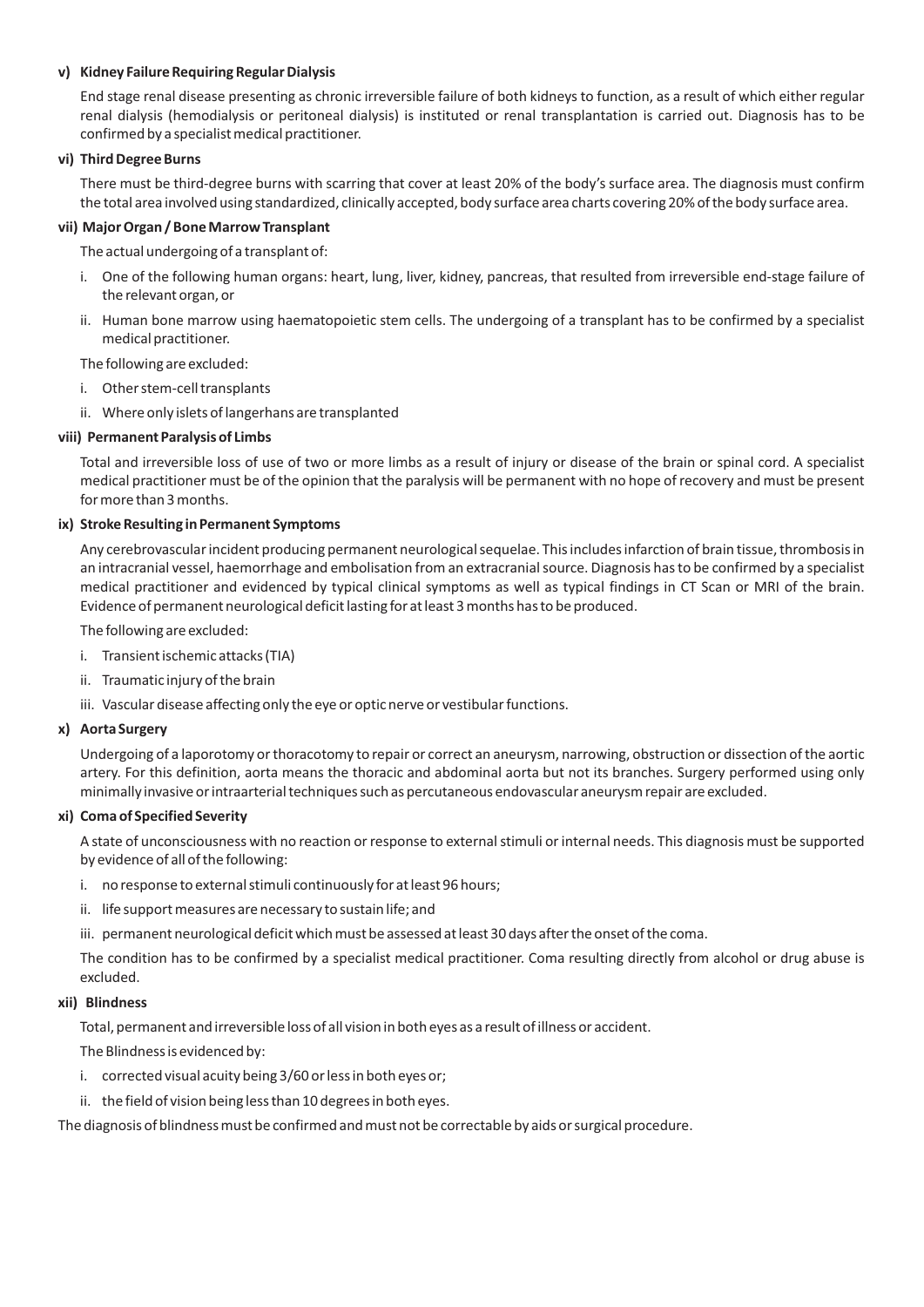# **Appendix 2: Other Definitions**

### **Accident**

An accident means sudden, unforeseen and involuntary event caused by external, visible and violent means.

# **Accidental Total and Permanent Disability**

Accidental Total and Permanent Disability is defined as disability caused by bodily injury, which causes permanent inability to perform any occupation or to engage in any activities for remuneration or profits. This disability should last for at least one hundred and eighty (180) days before being eligible for total and permanent disability benefits. Further the company reserves the right to call for medical examination as they may require fit in this regard. "If TPD happens within rider term but the 180 days lies beyond the rider term then benefit shall be payable".

Total and permanent disability also includes the loss of both arms, or both legs, or one arm and one leg, or of both eyes. Loss of arms means dismemberment by amputation from the wrist joint and loss of legs means dismemberment by amputation from the ankle joint. Loss of eyes means entire and irrecoverable loss of sight. In these circumstances waiting period of 180 days will not be applicable.

### **Congenital Anomaly**

Congenital Anomaly means a condition which is present since birth, and which is abnormal with reference to form, structure or position.

a. Internal Congenital Anomaly

Congenital anomaly which is not in the visible and accessible parts of the body

b. External Congenital Anomaly

Congenital anomaly which is in the visible and accessible parts of the body.

### **Day Care Centre**

A day care centre means any institution established for day care treatment of illness and / or injuries or a medical setup with a hospital and which has been registered with the local authorities, wherever applicable, and is under the supervision of a registered and qualified medical practitioner AND must comply with all minimum criteria as under:

- i) has qualified nursing staff under its employment;
- ii) has qualified medical practitioner/s in charge;
- iii) has fully equipped operation theatre of its own where surgical procedures are carried out;
- iv) maintains daily records of patients and will make these accessible to the insurance company's authorized personnel.

#### **Day Care Treatment**

Day care treatment means medical treatment, and/or surgical procedure which is:

- i. undertaken under General or Local Anesthesia in a hospital/day care centre in less than 24 hours because of technological advancement, and
- ii. which would have otherwise required a hospitalization of more than 24 hours.

Treatment normally taken on an out-patient basis is not included in the scope of this definition.

#### **Grace Period**

Grace period means the specified period of time immediately following the premium due date during which a payment can be made to renew or continue a policy in force without loss of continuity benefits such as waiting periods and coverage of pre existing diseases. Coverage is not available for the period for which no premium is received.

#### **Hospital**

A hospital means any institution established for in-patient care and day care treatment of illness and/or injuries and which has been registered as a hospital with the local authorities under the Clinical Establishments (Registration and Regulation) Act, 2010 or under enactments specified under the Schedule of Section 56(1) and the said Act OR complies with all minimum criteria as under:

- I) has qualified nursing staff under its employment round the clock;
- ii) has at least 10 in-patient beds in towns having a population of less than 10,00,000 and at least 15 in-patient beds in all other places;
- iii) has qualified medical practitioner(s) in charge round the clock;
- iv) has a fully equipped operation theatre of its own where surgical procedures are carried out;
- v) maintains daily records of patients and makes these accessible to the Insurance company's authorized personnel;

#### **Hospitalization**

Hospitalization means admission in a Hospital for a minimum period of 24 consecutive 'In-patient Care' hours except for specified procedures/ treatments, where such admission could be for a period of less than 24 consecutive hours.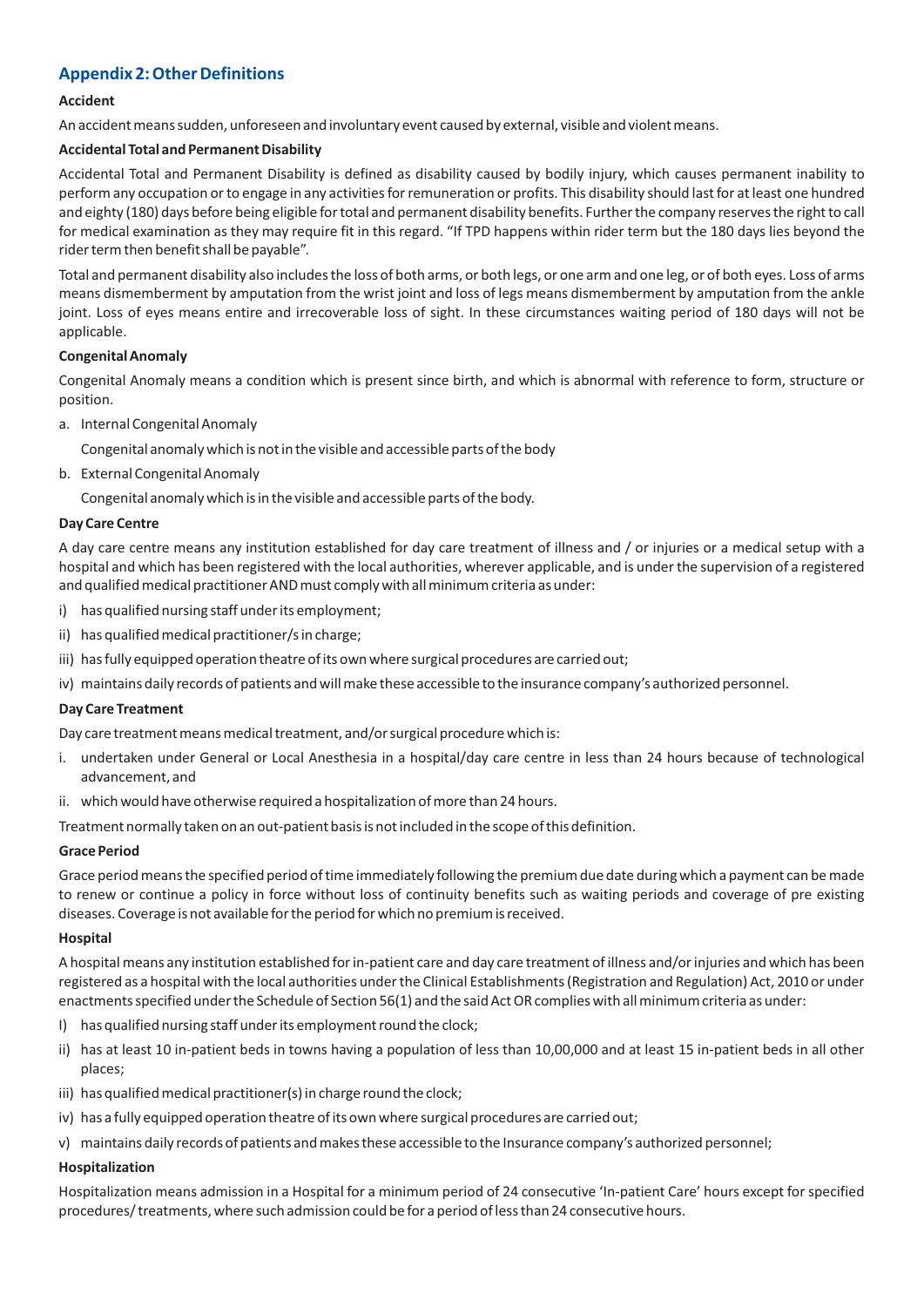#### **Illness**

Illness means a sickness or a disease or pathological condition leading to the impairment of normal physiological function and requires medical treatment.

- a. Acute condition Acute condition is a disease, illness or injury that is likely to respond quickly to treatment which aims to return the person to his or her state of health immediately before suffering the disease/illness/injury which leads to full recovery.
- b. Chronic condition A chronic condition is defined as a disease, illness, or injury that has one or more of the following characteristics:
	- it needs ongoing or long-term monitoring through consultations, examinations, check-ups, and /or tests
	- it needs ongoing or long-term control or relief of symptoms
	- it requires rehabilitation for the patient or for the patient to be specially trained to cope with it
	- it continues indefinitely
	- it recurs or is likely to recur.

#### **Injury**

Injury means accidental physical bodily harm excluding illness or disease solely and directly caused by external, violent and visible and evident means which is verified and certified by a Medical Practitioner.

#### **Medical Advice**

Medical advice means any consultation or advice from a Medical Practitioner including the issuance of any prescription or follow-up prescription.

#### **Medically Necessary Treatment**

Medically necessary treatment means any treatment, tests, medication, or stay in hospital or part of a stay in hospital which:

- is required for the medical management of the illness or injury suffered by the insured;
- must not exceed the level of care necessary to provide safe, adequate and appropriate medical care in scope, duration, or intensity;
- must have been prescribed by a medical practitioner,
- must conform to the professional standards widely accepted in international medical practice or by the medical community in India.

#### **Medical Practitioner**

Medical practitioner means a person who holds a valid registration from the Medical Council of any state or Medical Council of India or Council for Indian Medicine or for Homeopathy set up by the Government of India or a State Government and is thereby entitled to practice medicine within its jurisdiction; and is acting within its scope and jurisdiction of license.

The Medical practitioner should not be

- The policyholder/insured person himself/herself; or
- An authorised insurance intermediary (or related persons) involved with selling or servicing the insurance contract in question; or
- Employed by or under contractual engagement with the insurance company;
- Related to the policyholder/insured person by blood or marriage

#### **Pre-Existing Disease**

Pre-existing Disease means any condition, ailment, injury or disease:

- a) That is/are diagnosed by a physician within 48 months prior to the effective date of the policy issued by the insurer or its reinstatement or
- b) For which medical advice or treatment was recommended by, or received from, a physician within 48 months prior to the effective date of the policy issued by the insurer or its reinstatement.

#### **Qualified Nurse**

Qualified nurse means a person who holds a valid registration from the Nursing Council of India or the Nursing Council of any state in India.

#### **Surgery or Surgical Procedure**

Surgery or Surgical Procedure means manual and / or operative procedure (s) required for treatment of an illness or injury, correction of deformities and defects, diagnosis and cure of diseases, relief from suffering and prolongation of life, performed in a hospital or day care centre by a medical practitioner.